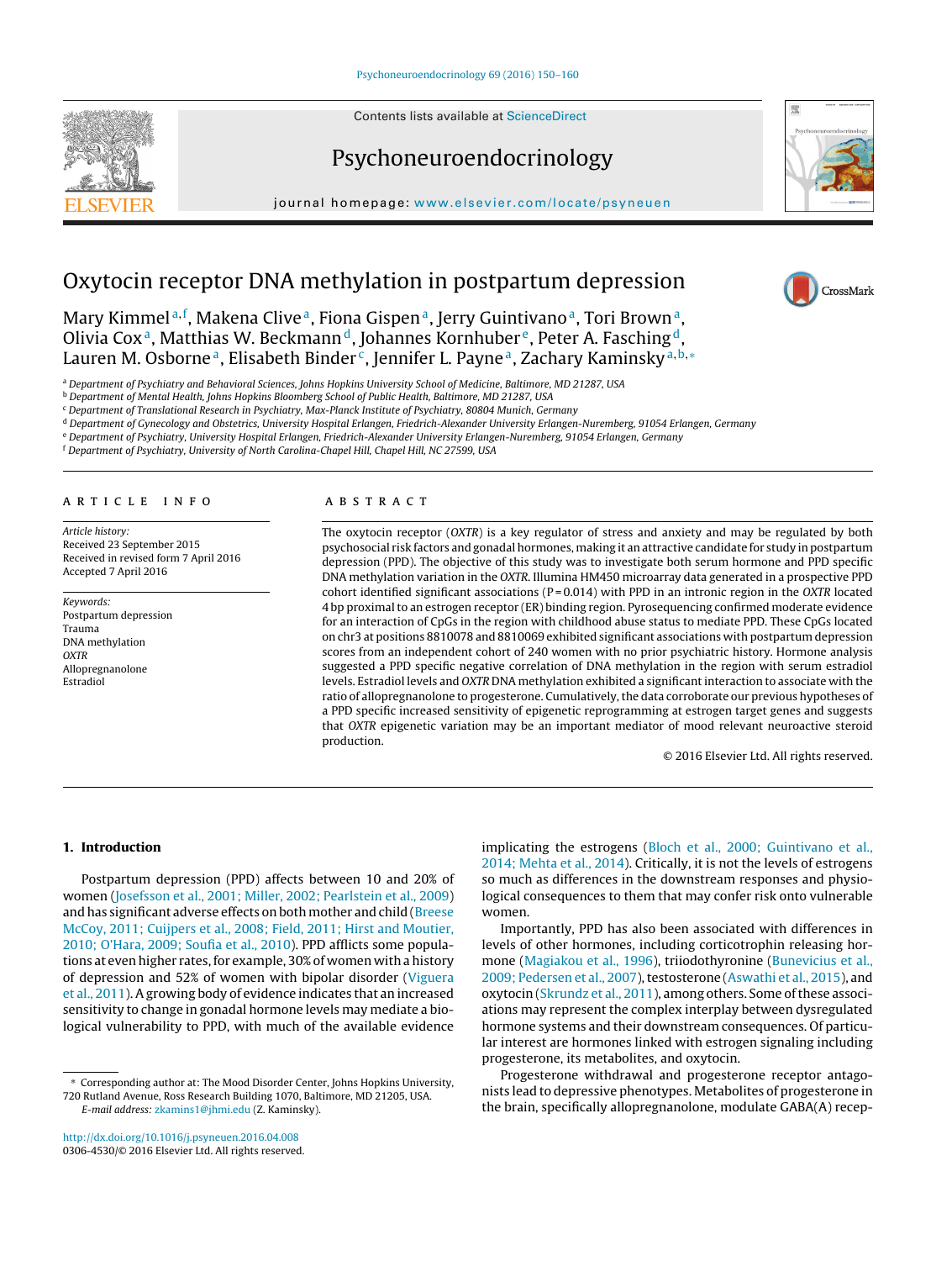#### **Table 1**

Sample demographics.

| Cohort                                       | Johns Hopkins Prospective PPD Cohort | Prospective Gene Expression PPD Cohort   | <b>FRAMES</b> cohort |
|----------------------------------------------|--------------------------------------|------------------------------------------|----------------------|
| Total                                        | 51                                   | 61                                       | 240                  |
| PPD: Antenatal Euthymic                      | 10                                   | 1st:15; 3rd: 15                          |                      |
| PPD: Antenatal Depressed                     | 12                                   | 1st:14; 3rd: 18                          |                      |
| No PPD: Antenatal Euthymic                   | 22                                   | 1st:22; 3rd: 28                          | 235                  |
| No PPD: Antenatal Depressed                  |                                      |                                          |                      |
| PPD Assessment                               | Prospective Clinical                 | Prospective HDRS, BDI, EPDS <sup>a</sup> | Prospective HDRS     |
| Age                                          | $30.68 \pm 6.32$                     | 33                                       | $32.7 \pm 0.018$     |
| 1st trimester                                |                                      | 51                                       |                      |
| 2nd trimester                                | 22                                   |                                          |                      |
| 3rd trimester                                | 20                                   | 61                                       |                      |
| Postpartum                                   |                                      |                                          | 240                  |
| % Caucasian: African American: Other         | 30:70:0%                             | 85:15:0%                                 | 100:0:0%             |
| Childhood Sexual Abuse                       | 19                                   | NA                                       | <b>NA</b>            |
| No Childhood Sexual Abuse                    | 29                                   | <b>NA</b>                                | <b>NA</b>            |
| Procedures                                   |                                      |                                          |                      |
| Illumina HM450 beadchip                      | 51                                   |                                          | 0                    |
| OXTR Targeted Pyrosequencing                 | 51                                   |                                          | 240                  |
| Illumina HumanHT-12 V4.0 expression beadchip | $\Omega$                             | 61                                       |                      |
| <b>Hormone Analysis</b>                      | 31                                   |                                          |                      |

 $a$  Depression diagnoses as reported by [Mehta](#page--1-0) et [al.](#page--1-0) [\(2014\)](#page--1-0) for the various time points were based on satisfying all of the following criteria: 1st trimester: Hamilton Depression Rating Scale (HDRS) > 14, Edinburgh Postnatal Depression Scale (EPDS) > 12, Beck Depression Inventory (BDI) > 15; 3rd Trimester: HDRS > 15, EPDS > 15, BDI > 12; 3 months postpartum: HDRS > 14, EPDS > 11, BDI > 16.



Fig. 1. Location of model associated OXTR DNA methylation. (For interpretation of the references to color in this figure legend, the reader is referred to the web version of this article.)

(a) A schematic representation of the model being tested in the manuscript. Estrogen sensitivity was not directly tested in our models, but represents a hypothesized explanatory variable mediating the effects of estradiol on OXTR DNA methylation. (b) A plot of the nominal negative natural log of the p values for loci associated with postpartum depression (PPD) (y axis) as a function of genomic coordinates on chr 3 in the region of the OXTR gene (hg 19). Only those 7CpGs exhibiting significant Bonferroni corrected associations to the cg25140571 probe found in BrainCloud are depicted. The horizontal red dashed line denotes a p value of 5%. ENCODE data downloaded from Gene Expression Omnibus accession GSE32465 was used to evaluate empirically determined binding sites for ER $\alpha$  binding in ECC1 and T-47D cells. Data was downloaded from Gene Expression Omnibus accession GSE32465 and the frequency of sequences aligning to genomic coordinates following chromatin immunoprecipitation with antibodies for estrogen receptor alpha (ER $\alpha$ ) are depicted by the dotted black line. A schematic of the genomic DNA OXTR gene as depicted on the UCSC genome browser ([https://](http://https://genome.ucsc.edu/) [genome.ucsc.edu/](http://https://genome.ucsc.edu/)) (blue) and mRNA for splice variant E05109 (black) is depicted to scale with the horizontal black arrow denoting the direction of transcription.

tors in a concentration dependent manner, resulting in sedation and anxiolytic effects in some cases and anxiogenic, aggressive, and irritable effects in others [\(Andreen](#page--1-0) et [al.,](#page--1-0) [2009;](#page--1-0) [Backstrom](#page--1-0) et [al.,](#page--1-0) [2011;](#page--1-0) [Studd,](#page--1-0) [2011\).](#page--1-0) Levels of allopregnanolone may also be closely tied to estradiol signaling, as estradiol administration

to ovariectomized (OVX) rats restored deficits in both this progesterone metabolite and beta-endorphin [\(Yim](#page--1-0) et [al.,](#page--1-0) [2010\)](#page--1-0) and resulted in anxiolytic effects in another progesterone withdrawal model rat [\(Windle](#page--1-0) et [al.,](#page--1-0) [2006\).](#page--1-0)